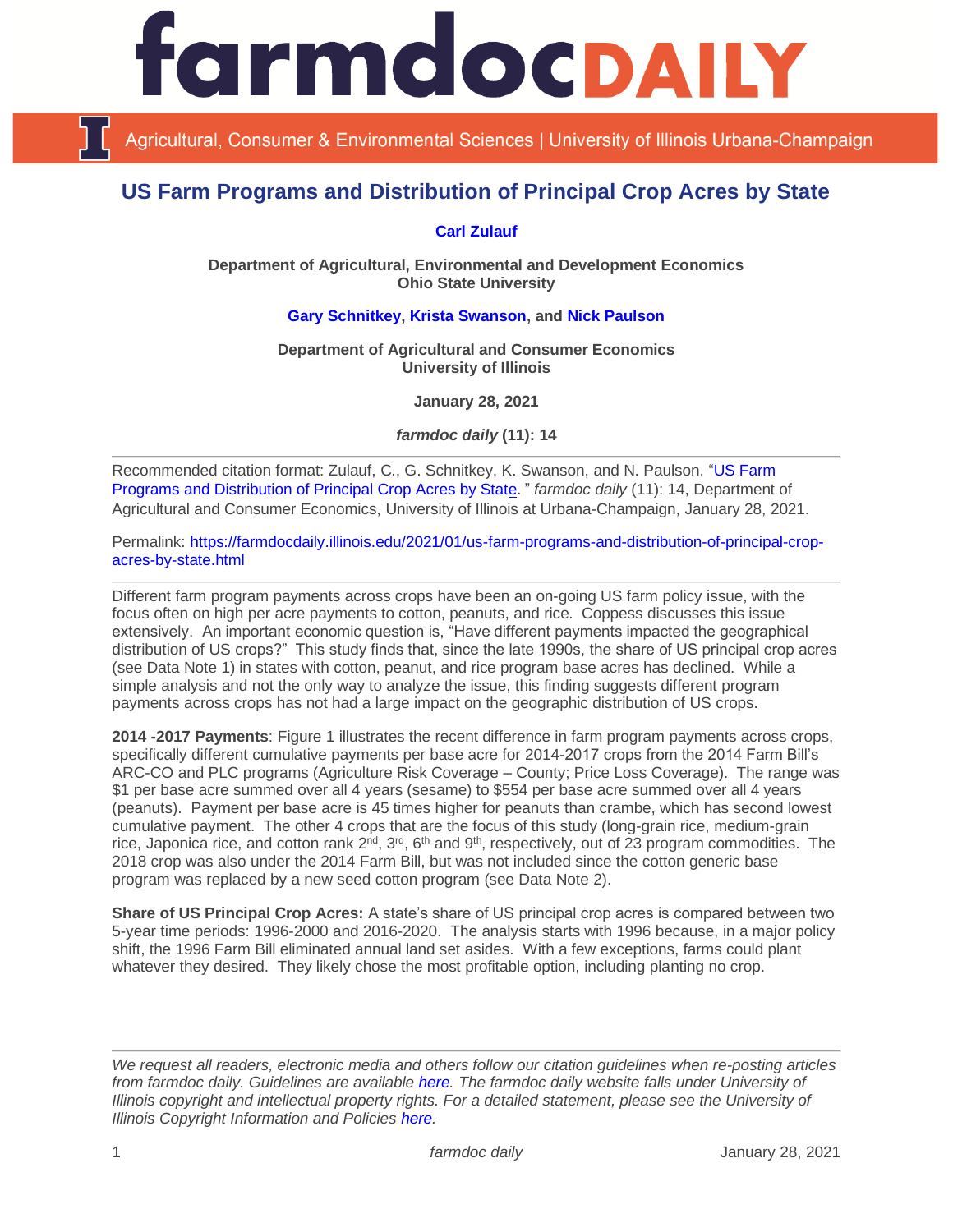

As of the 2014 Farm Bill sign up, 16 states had at least 100,000 total base acres of cotton plus peanuts plus rice (see Figure 2). Seven states had at least 1 million cotton-peanut-rice base acres: Arkansas, California, Georgia, Louisiana, Mississippi, North Carolina, and Texas. In all 7 of these states with the largest cotton-peanut-rice base, share of US principal crop acres declined from 1996-2000 to 2016-2020 (see Figure 3). The declines ranged from -0.56 percentage point (pp) in California to -0.09 pp in North Carolina. For the 7 states together, combined share of US principal crop acres declined from 16.70% in 1996-2000 to 14.91% in 2016-2020, or by -1.79 pp. Combined share of all 16 states declined by -2.0 pp (28.70% to 26.70%). Share of principal crop acres increased in 4 states, with Missouri's increase the largest at +0.11 pp.